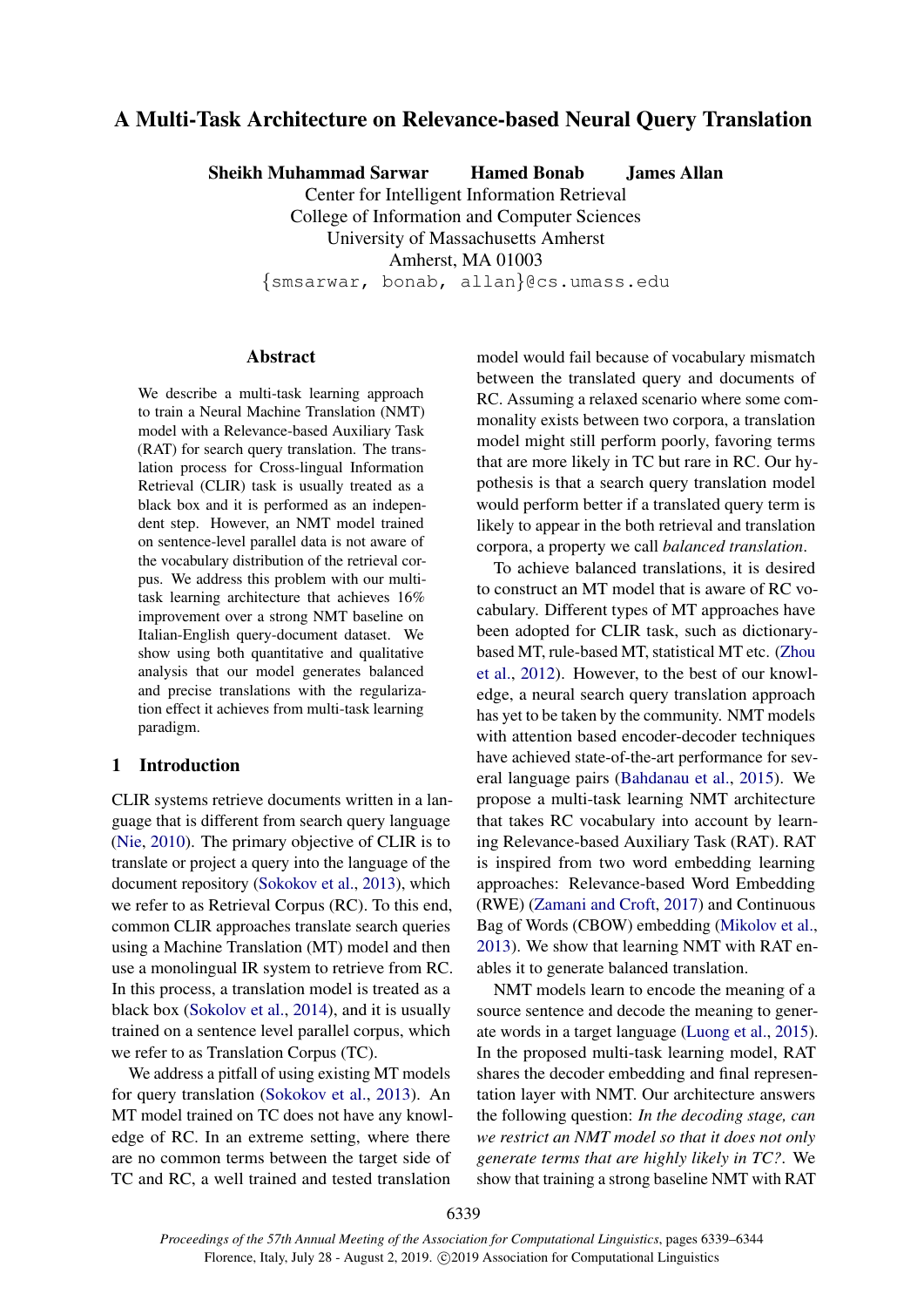roughly achieves 16% improvement over the baseline. Using a qualitative analysis, we further show that RAT works as a regularizer and prohibits NMT to overfit to TC vocabulary.

## 2 Balanced Translation Approach

We train NMT with RAT to achieve better query translations. We improve a recently proposed NMT baseline, Transformer, that achieves state-of-theart results for sentence pairs in some languages [\(Vaswani et al.,](#page-5-4) [2017\)](#page-5-4). We discuss Transformer, RAT, and our multi-task learning architecture that achieves balanced translation.

## 2.1 NMT and Transformer

In principle, we could adopt any NMT and combine it with RAT. An NMT system directly models the conditional probability  $P(t_i|s_i)$  of translating a source sentence,  $s_i = s_i^1, \dots, s_i^n$ , to a target sentence  $t_i = t_i^1, \dots, t_i^n$ . A basic form of NMT comprises two components: (a) an *encoder* that computes the representations or meaning of  $s_i$  and (b) a *decoder* that generates one target word at a time. State-of-the-art NMT models have an attention component that "searches for a set of positions in a source sentence where the most relevant information is concentrated" [\(Bahdanau et al.,](#page-4-1) [2015\)](#page-4-1).

For this study, we use a state-of-the-art NMT model, Transformer [\(Vaswani et al.,](#page-5-4) [2017\)](#page-5-4), that uses positional encoding and self attention mechanism to achieve three benefits over the existing convolutional or recurrent neural network based models: (a) reduced computational complexity of each layer, (b) parallel computation, and (c) path length between long-range dependencies.

#### 2.2 Relevance-based Auxiliary Task (RAT)

We define RAT a variant of word embedding task [\(Mikolov et al.,](#page-4-2) [2013\)](#page-4-2). Word embedding approaches learn high dimensional dense representations for words and their objective functions aim to capture contextual information around a word. [Zamani and Croft](#page-5-3) [\(2017\)](#page-5-3) proposed a model that learns word vectors by predicting words in relevant documents retrieved against a search query. We follow the same idea but use a simpler learning approach that is suitable for our task. They tried to predict words from the relevance model [\(Lavrenko](#page-4-4) [and Croft,](#page-4-4) [2001\)](#page-4-4) computed from a query, which does not work for our task because the connection between a query and ranked sentences falls rapidly

<span id="page-1-0"></span>

Figure 1: The architecture of our multi-task NMT. Note that, rectangles indicate data sources and rectangles with rounded corners indicate functions or layers.

after the top one (see below).

We consider two data sources for learning NMT and RAT jointly. The first one is a sentence-level parallel corpus, which we refer to as translation corpus,  $TC = \{(s_i, t_i); i = 1, 2, \dots m\}$ . The second one is the retrieval corpus, which is a collection of k documents  $RC = \{D_1, D_2, \dots D_k\}$  in the same language as  $t_i$ . Our word-embedding approach takes each  $t_i \in TC$ , uses it as a query to retrieve the top document  $D_i^{top}$  $i^{top}$ . After that we obtain  $t'_i$  by concatenating  $t_i$  with  $D_i^{top}$  $i^{top}$  and randomly shuffling the words in the combined sequence. We then augment  $TC$  using  $t'_{i}$  and obtain a dataset,  $TC' = \{(s_i, t_i, t'_i); i = 1, 2, \dots m\}$ . We use  $t'_i$  to learn a continuous bag of words (CBOW) embedding as proposed by [Mikolov et al.](#page-4-2) [\(2013\)](#page-4-2). This learning component shares two layers with the NMT model. The goal is to expose the retrieval corpus' vocabulary to the NMT model. We discuss layer sharing in the next section.

We select the single top document retrieved against a sentence  $t_i$  because a sentence is a weak representation of information need. As a result, documents at lower ranks show heavy shift from the context of the sentence query. We verified this by observing that a relevance model constructed from the top k documents does not perform well in this setting. We thus deviate from the relevance model based approach taken by [Zamani and Croft](#page-5-3) [\(2017\)](#page-5-3) and learn over the random shuffling of  $t_i$  and a single document. Random shuffling has shown reasonable effectiveness for word embedding construction for comparable corpus (Vulić and Moens, [2015\)](#page-5-5).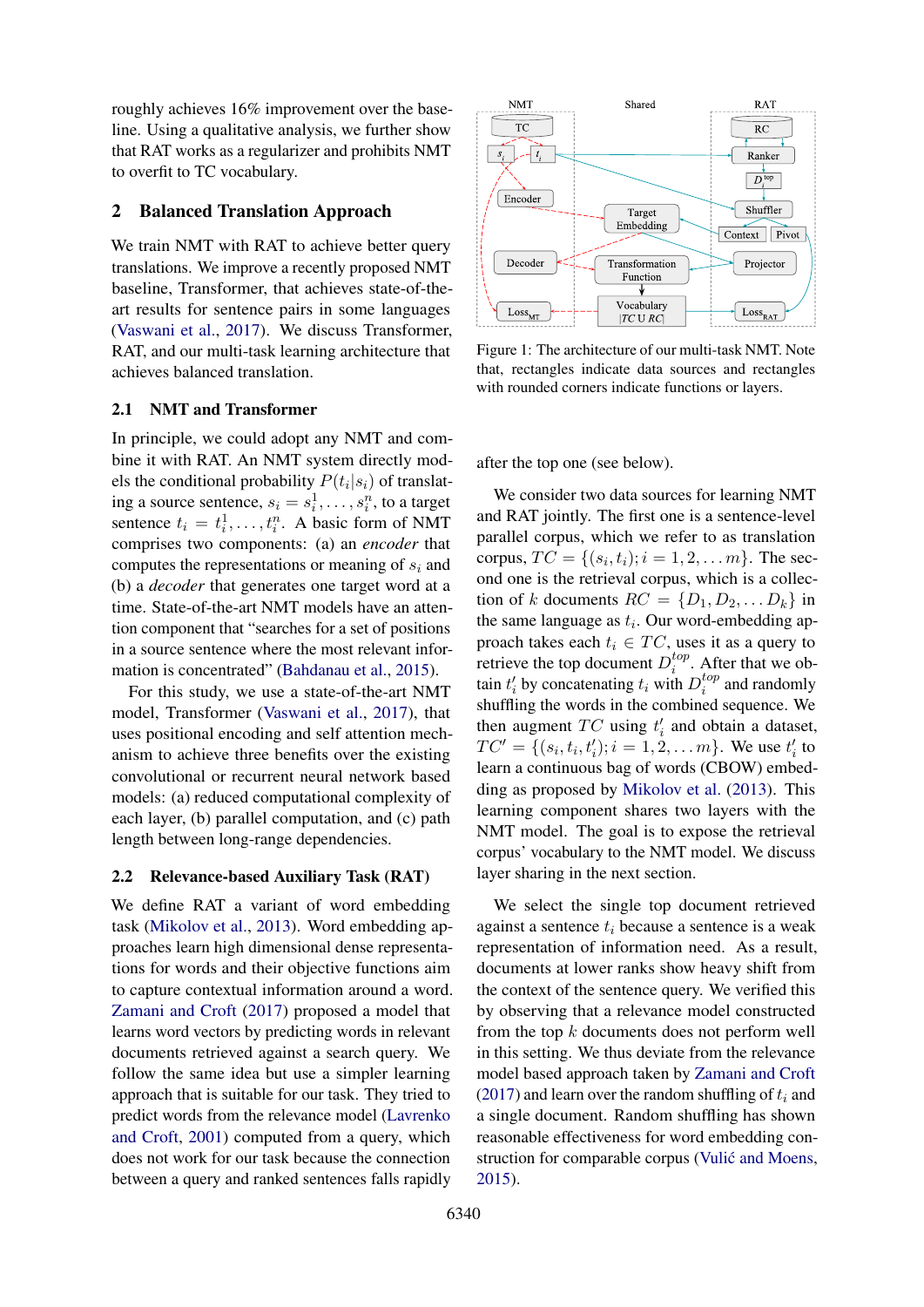### 2.3 Multi-task NMT Architecture

Our balanced translation architecture is presented in Figure [1.](#page-1-0) This architecture is NMT-model agnostic as we only propose to share two layers common to most NMTs: the trainable target embedding layer and the transformation function [\(Luong et al.,](#page-4-3) [2015\)](#page-4-3) that outputs a probability distribution over the union of the vocabulary of TC and RC. Hence, the size of the vocabulary,  $|RC \cup TC|$ , is much larger compared to TC and it enables the model to access RC. In order to show task sharing clearly we placed two shared layers between NMT and RAT in Figure [1.](#page-1-0) We also show the two different paths taken by two different tasks at training time: the NMT path in shown with red arrows while the RAT path is shown in green arrows.

On NMT path training loss is computed as the sum of term-wise softmax with cross-entropy loss of the predicted translation and the human translation and it summed over a batch of sentence pairs,  $\mathcal{L}_{NMT}$  =  $\sum_{(s_i,t_i)\in T}\sum_{j=1}^{|t_i|}-\log P(t_i^j)$  $\frac{j}{i}$ <sub> $|t_i^{</sub>$  $\binom{<\jmath}{i}, s_i$ . We also use a similar loss function to train word embedding over a set of context  $(ctx)$  and pivot (*pvt*) pairs formed using  $t_i$  as query to retrieve  $D_i^{top}$  $i^{top}$  using Query Likelihood (QL) ranker,  $\mathcal{L}_{WE} =$  $\alpha \sum_{v} -\log P(pvt \mid ctx)$ . This objective is sim- $(ct\overline{x},\overline{pvt})$ 

ilar to CBOW word embedding as context is used to predict pivot word Here, we use a scaling factor  $\alpha$ , to have a balance between the gradients from the NMT loss and RAT loss. For RAT, the context is drawn from a context window following [Mikolov](#page-4-2) [et al.](#page-4-2) [\(2013\)](#page-4-2).

In the figure,  $(s_i, t_i) \in TC$  and  $D_i^{top}$  $i^{top}$  represents the top document retrieved against  $t_i$ . The shuffler component shuffles  $t_i$  and  $\overline{D}_i^{top}$  $i^{top}$  and creates (context, pivot) pairs. After that those data points are passed through a fully connected linear projection layer and eventually to the transformation function. Intuitively, the word embedding task is similar to NMT as it tries to assign a large probability mass to a target word given a context. However, it enables the transformation function and decoding layer to assign probability mass not only to terms from TC, but also to terms from RC. This implicitly prohibits NMT to overfit and provides a regularization effect. A similar technique was proposed by [Kat](#page-4-5)[suki Chousa](#page-4-5) [\(2018\)](#page-4-5) to handle out-of-vocabulary or less frequent words for NMT. For these terms they enabled the transformation (also called the softmax cross-entropy layer) to fairly distribute probability

mass among similar words. In contrast, we focus on *relevant* terms rather than similar terms.

#### 3 Experiments and Results

Data. We experiment on two language pairs:  ${Italian, Finnish} \rightarrow English. Topics and relevance$ judgments are obtained from the Cross-Language Evaluation Forum (CLEF) 2000-2003 campaigns for bilingual ad-hoc retrieval tracks<sup>[1](#page-0-0)</sup>. The Italian and French topics are human translations of a set of two hundred English topics. Our retrieval corpus is the Los Angeles Times (LAT94) comprising over 113k news articles.

Topics without any relevant documents on LAT94 are excluded resulting in 151 topics for both Italian and Finnish language. Among the 151 topics in our dataset, we randomly selected 50 queries for validation and 101 queries for test. In the CLEF literature, queries are constructed from either the *title* field or a concatenation of *title* and *description* fields of the topic sets. Following [Vulic and Moens](#page-5-5) ´ [\(2015\)](#page-5-5), we work on the longer queries.

For TC we use Europarl v7 sentence-aligned corpus [\(Koehn,](#page-4-6) [2005\)](#page-4-6). TC statistics in Table [1](#page-2-0) indicates that we had around two million sentence pairs for each language pairs.

<span id="page-2-0"></span>

| Lang. Pair Resource |          | #Inst.    | $ V_F $        | $ V_E $ |
|---------------------|----------|-----------|----------------|---------|
| Ita-Eng             | Europarl | 1,894,217 | 146,036 77,441 |         |
| $Fin-Eng$           | Europarl | 1,905,683 | 637.902        | 75.851  |

Table 1: Statistics of resources used for training.  $|V_F|$ and  $|V_E|$  are the vocabulary size for the source language and the target English language, respectively.

Text Pre-processing. For having text consistency across TC and RC, we apply the following pre-processing steps. Characters are normalized by mapping diacritic characters to the corresponding unmarked characters and lower-casing. We remove non-alphabetic, non-printable, and punctuation characters from each word. The NLTK library [\(Bird and Loper,](#page-4-7) [2004\)](#page-4-7) is used for tokenization and stop-word removal. No stemming is performed.

Retrieval. For ranking documents, after query translation, we use the Galago's implementation<sup>[2](#page-0-0)</sup> of query likelihood using Dirichlet smoothing [\(Zhai and Lafferty,](#page-5-6) [2004\)](#page-5-6) with default parameters.

<sup>1</sup> catalog.elra.info/en-us/repository/browse/ELRA-E0008/ 2 https://www.lemurproject.org/galago.php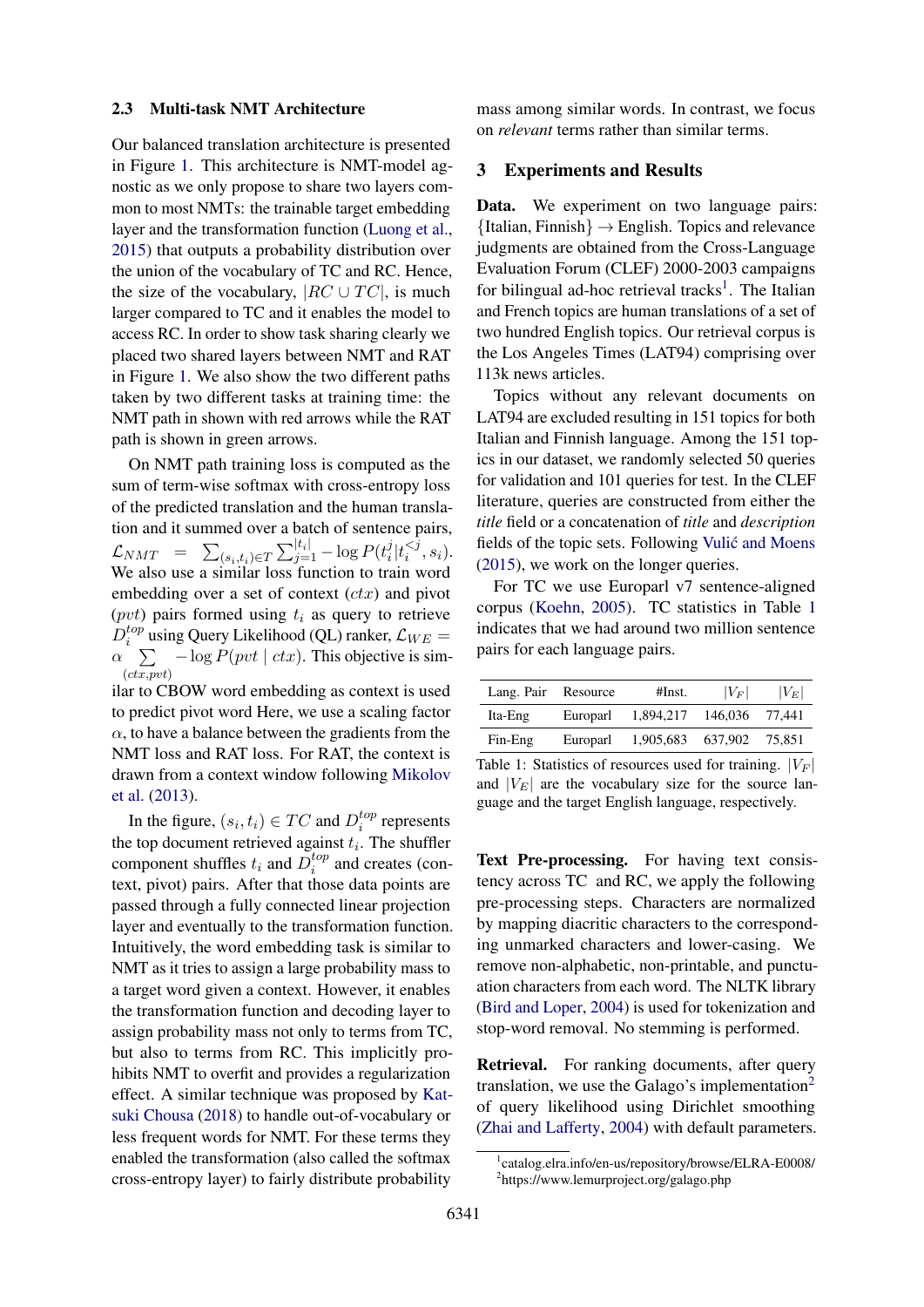<span id="page-3-0"></span>

|                   |       |             | Italian $\rightarrow$ English Finnish $\rightarrow$ English |             |
|-------------------|-------|-------------|-------------------------------------------------------------|-------------|
| Models            | Val   | <b>Test</b> | Val                                                         | <b>Test</b> |
| Transformer 0.192 |       | 0.179       | 0.127                                                       | 0.077       |
| Our model         | 0.230 | 0.211       | 0.126                                                       | 0.097       |

Table 2: Results for ranking with query translation models, in terms of MAP.

Training Technique. Before applying multitasking we train the transformer to obtain a reasonable MAP on the Val set. Then we spawn our multi-task transformer from that point, also continuing to train the transformer. We use an early stopping criterion to stop both the models, and evaluate performance on the test set. For NMT training we use Stochastic Gradient Descent (SGD) with Adam Optimizer and learning rate of 0.01. We found that a learning rate of  $10^{-5}$  with the same optimizer works well for the word embedding loss minimization. From a training batch (we use dynamic size training batches), more data points are actually created for the word embedding task because of large number of (context, pivot) pairs. We allow the gradients from word embedding loss to pass through the multi-tasking model at first, and then apply NMT loss. Setting a lower learning rate for the word embedding optimizer, and  $\alpha = 0.1$ allows the NMT gradient updates to be competitive.

Evaluation. Given that in CLIR the primary goal is to get a better ranked list of documents against a translated query, we only report Mean Average Precision (MAP).

#### 3.1 Results and Analysis

Table [2](#page-3-0) shows the effectiveness of our model (multitask transformer) over the baseline transformer [\(Vaswani et al.,](#page-5-4) [2017\)](#page-5-4). Our model achieves significant performance gains in the test sets over the baseline for both Italian and Finnish query translation. The overall low MAP for NMT can possibly be improved with larger TC. Moreover, our model validation approach requires access to RC index, and it slows down overall training process. Hence, we could not train our model for a large number of epochs - it may be another cause of the low performance.

Balance of Translations. We want to show that translation terms generated by our multi-task transformer are roughly equally likely to be seen in the Europarl corpus (TC) or the CLEF corpus (RC). Given a translation term  $t$ , we compute the ratio of

<span id="page-3-1"></span>

Figure 2: Balance values of a sample of val queries

<span id="page-3-2"></span>

Figure 3: Balance values of a sample of test queries

the probability of seeing t in TC and RC,  $\frac{P_{TC}(t)}{P_{RC}(t)}$ . Here,  $P_{TC}(t) = \frac{count_{TC}(t)}{\sum_{t \in TC} count_T}$  $\frac{count_{TC}(t)}{t \in TC}$  and  $P_{RC}(t)$  is calculated similarly. Given a query  $q_i$  and its translation  $T_m(q_i)$  provided by model m, we calculate the balance of m,  $B(T_m(q_i)) = \frac{\sum_{t \in T_m(q)} \frac{P_{TC}(t)}{P_{RC}(t)}}{|T_m(q)|}$ . If  $B(T_m(q_i))$  is close to 1, the translation terms are as likely in TC as in RC. Figure [2](#page-3-1) shows the balance values for transformer and our model for a random sample of 20 queries from the validation set of Italian queries, respectively. Figure [3](#page-3-2) shows the balance values for transformer and our model for a random sample of 20 queries from the test set of Italian queries, respectively. It is evident that our model achieves better balance compared to baseline transformer, except for a very few cases.

Precision and Recall of Translations. Given a query Q, consider  $Q' = \{q'_1, q'_1, \ldots, q'_p\}$  as the set of terms from human translation of Q and  $Q^M = \{q_1^M, q_2^M, \ldots, q_q^M\}$  as the set of translation terms generated by model  $M$ . We define  $P_M(Q) = \frac{Q^M \cap Q'}{|Q^M|}$  and  $R_M(Q) = \frac{Q^M \cap Q'}{|Q'|}$  as precision and recall of  $Q$  for model  $M$ . In Table [3,](#page-4-8) we report average precision and recall for both trans-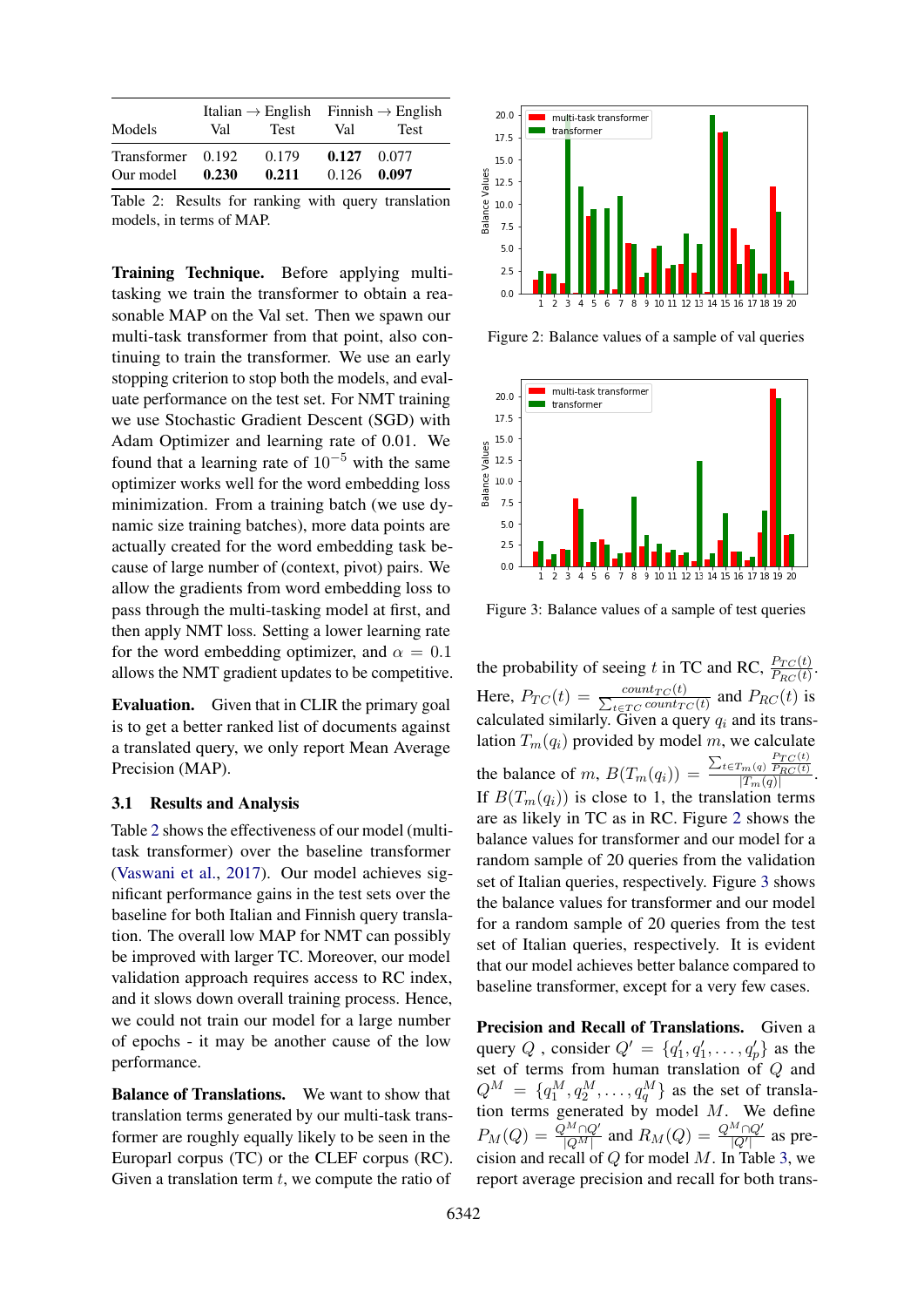<span id="page-4-8"></span>

|             | Italian $\rightarrow$ English |             | Finnish $\rightarrow$ English                               |              |
|-------------|-------------------------------|-------------|-------------------------------------------------------------|--------------|
| Models      | Val                           | <b>Test</b> | Val                                                         | <b>Test</b>  |
| Transformer |                               |             | $(0.44, 0.45)$ $(0.43, 0.46)$ $(0.24, 0.23)$ $(0.25, 0.26)$ |              |
| Our model   |                               |             | $(0.62, 0.45)$ $(0.57, 0.41)$ $(0.31, 0.25)$                | (0.30, 0.24) |

Table 3: Average precision and recall of translated queries, respectively reported in tuples.

former and our model across our train and validation query set over two language pairs. Our model generates precise translation, *i.e.* it avoids terms that might be useless or even harmful for retrieval. Generally, from our observation, avoided terms are highly likely terms from TC and they are generated because of translation model overfitting. Our model achieves a regularization effect through an auxiliary task. This confirms results from existing multi-tasking literature [\(Ruder,](#page-4-9) [2017\)](#page-4-9).

To explore translation quality, consider pair of sample translations provided by two models. For example, against an Italian query, *medaglia oro super vinse medaglia oro super olimpiadi invernali lillehammer*, translated term set from our model is {gold, coin, super, free, harmonising, won, winter, olympics}, while transformer output is {olympic, gold, one, coin, super, years, won, parliament, also, two, winter}. Term set from human translation is: {super, gold, medal, won, lillehammer, olypmic, winter, games}. Transformer comes up with terms like *parliament*, *also*, *two* and *years* that never appears in human translation. We found that these terms are very likely in Europarl and rare in CLEF. Our model also generates terms such as *harmonising*, *free*, *olympics* that not generated by transformer. However, we found that these terms are equally likely in Europarl and CLEF.

## 4 Conclusion

We present a multi-task learning architecture to learn NMT for search query translation. As the motivating task is CLIR, we evaluated the ranking effectiveness of our proposed architecture. We used sentences from the target side of the parallel corpus as queries to retrieve relevant document and use terms from those documents to train a word embedding model along with NMT. One big challenge in this landscape is to sample meaningful queries from sentences as sentences do not directly convey information need. In the future, we hope to learn models that are able to sample search queries or information needs from sentences and use the output of that model to get relevant documents.

### Acknowledgments

This work was supported in part by the Center for Intelligent Information Retrieval and in part by the Air Force Research Laboratory (AFRL) and IARPA under contract #FA8650-17-C-9118 under subcontract #14775 from Raytheon BBN Technologies Corporation. Any opinions, findings and conclusions or recommendations expressed in this material are those of the authors and do not necessarily reflect those of the sponsor.

## References

- <span id="page-4-1"></span>Dzmitry Bahdanau, Kyunghyun Cho, and Yoshua Bengio. 2015. Neural machine translation by jointly learning to align and translate. In *International Conference on Learning Representations (ICLR)*.
- <span id="page-4-7"></span>Steven Bird and Edward Loper. 2004. [NLTK: The nat](http://aclweb.org/anthology/P04-3031)[ural language toolkit.](http://aclweb.org/anthology/P04-3031) In *Proceedings of the ACL Interactive Poster and Demonstration Sessions*.
- <span id="page-4-5"></span>Satoshi Nakamura Katsuki Chousa, Katsuhito Sudoh. 2018. Training neural machine translation using word embedding-based loss. *arXiv preprint arXiv:1807.11219*.
- <span id="page-4-6"></span>Philipp Koehn. 2005. Europarl: A parallel corpus for statistical machine translation. In *MT summit*, volume 5, pages 79–86.
- <span id="page-4-4"></span>Victor Lavrenko and W. Bruce Croft. 2001. [Relevance](https://doi.org/10.1145/383952.383972)[based language models.](https://doi.org/10.1145/383952.383972) In *SIGIR 2001: Proceedings of the 24th Annual International ACM SIGIR Conference on Research and Development in Information Retrieval*, pages 120–127, New Orleans, Louisiana, USA.
- <span id="page-4-3"></span>Thang Luong, Hieu Pham, and Christopher D. Manning. 2015. [Effective approaches to attention-based](http://aclweb.org/anthology/D/D15/D15-1166.pdf) [neural machine translation.](http://aclweb.org/anthology/D/D15/D15-1166.pdf) In *Proceedings of the 2015 Conference on Empirical Methods in Natural Language Processing (EMNLP)*, pages 1412–1421, Lisbon, Portugal.
- <span id="page-4-2"></span>Tomas Mikolov, Ilya Sutskever, Kai Chen, Greg S Corrado, and Jeff Dean. 2013. [Distributed representa](http://papers.nips.cc/paper/5021-distributed-representations-of-words-and-phrases-and-their-compositionality)[tions of words and phrases and their composition](http://papers.nips.cc/paper/5021-distributed-representations-of-words-and-phrases-and-their-compositionality)[ality.](http://papers.nips.cc/paper/5021-distributed-representations-of-words-and-phrases-and-their-compositionality) In *Advances in Neural Information Processing Systems 26: 27th Annual Conference on Neural Information Processing Systems,NIPS*, pages 3111– 3119, Lake Tahoe, Nevada, USA.
- <span id="page-4-0"></span>Jian-Yun Nie. 2010. *Cross-Language Information Retrieval*. Synthesis Lectures on Human Language Technologies. Morgan & Claypool Publishers.
- <span id="page-4-9"></span>Sebastian Ruder. 2017. An overview of multi-task learning in deep neural networks. *arXiv preprint arXiv:1706.05098*.